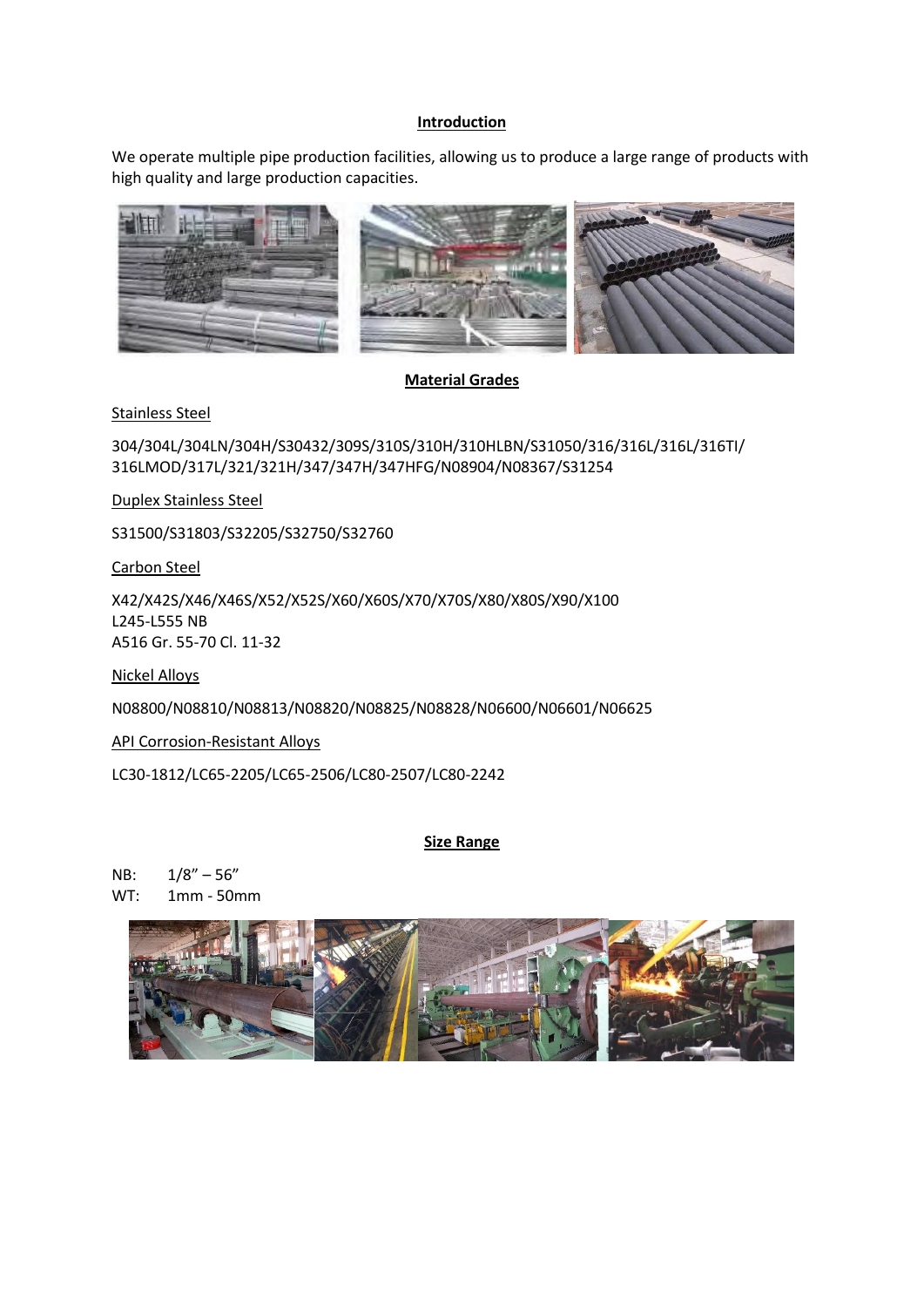# **Pipe Standards**

ASTM

A213 / A249 / A269 / A270 / A312 / A358 / A376 / A409 / A511 / A554 / A671 / A672 / A778 / A789 / A790 / B163 / B167 / B407 / B423 / B444 / B677

API

API 2B / API 5L / API 5LC

JIS

G3446 / G3447 / G3459 / G3463

EN

EN 10216-2 / EN 10216-5 / EN10217-7

GB

GB5310 / GB9948 / GB13296 GB/T2467 / GB/T9711 / GB/T12770 / GB/T12771 / GB/T14975 / GB/T14976 / GB/T21833

ISO

ISO 2037 / ISO 3183

DIN

DIN 11850 / DIN 17456 / DIN 17458

GOST

GOST 5632-72 / GOST 9941-81

### **Welding Types/Conditions**

Seamless LSAW Welded EFW Welded